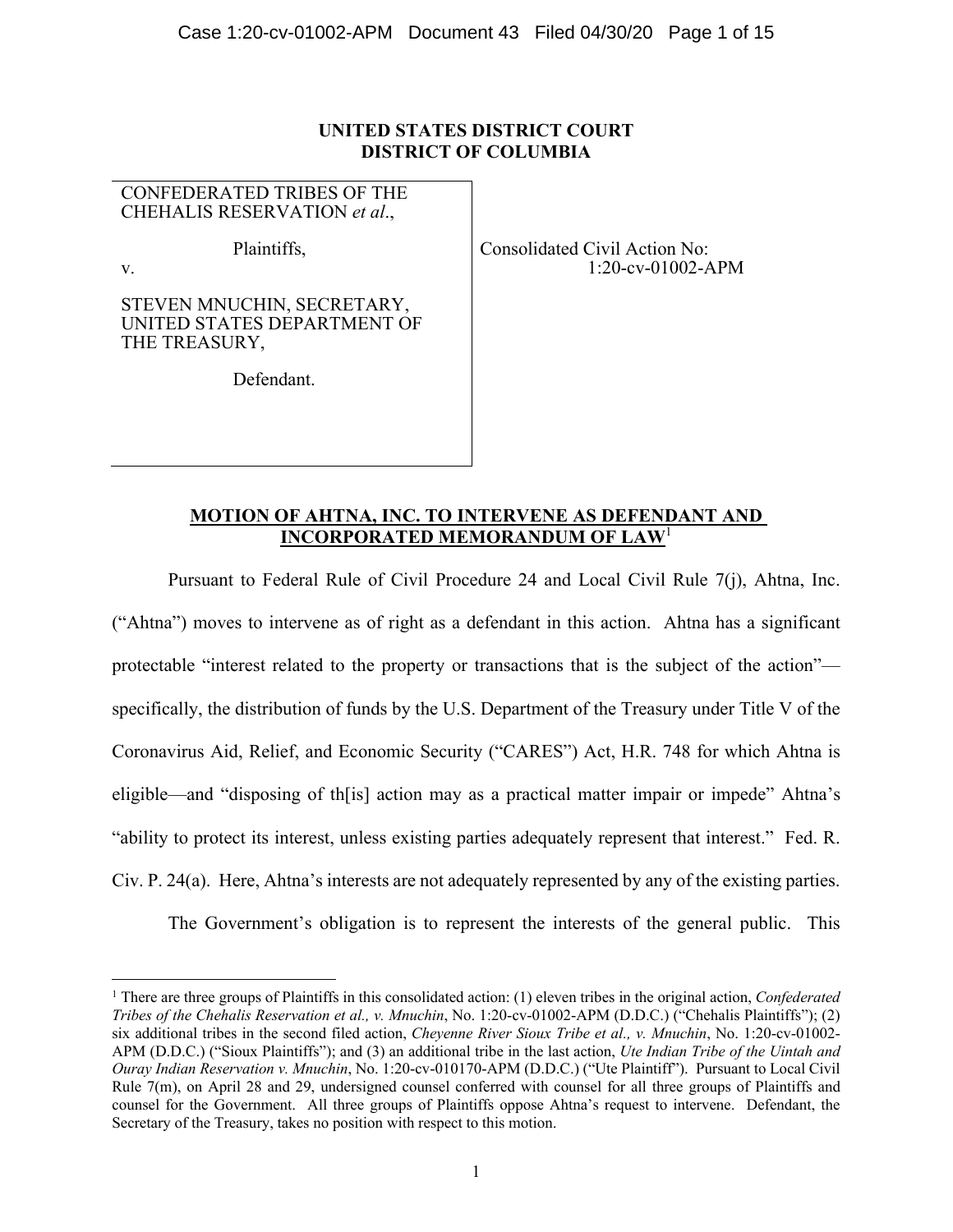### Case 1:20-cv-01002-APM Document 43 Filed 04/30/20 Page 2 of 15

responsibility differs from that of Ahtna, which is obligated to represent and protect the economic and legal interests of the Ahtna people. Ahtna may wish to advance arguments or pursue strategies that would not be advanced or pursued by the Government, and Ahtna will be able to contribute factual information that may not be readily accessible to the Government. *See* Declaration of Ken Johns at ¶¶ 3-4, attached as Exhibit A ("Each of our Tribes is represented on the Ahtna Board to provide a voice for those living in our 8 Ahtna villages and they hold Ahtna, Incorporated accountable to fulfill our mission to those living today and the generations to come. Although Ahtna is a corporation, it is impossible to unravel the ties between Ahtna and its tribes. We are the same people. The same blood runs through our veins.").

Ahtna, like all ANCSA corporations, has a Congressional mandate to support Alaska Native shareholders economically, culturally, and socially. Ahtna fulfills this mandate by playing a foundational role in the socio-economic health and welfare of the Ahtna people. *Id.* at ¶¶ 6-17. Ahtna also has a direct interest in the resolution of legal issues raised by Plaintiffs that could potentially impact Ahtna's access to federal benefits and programs currently provided to Ahtna based on its status, including contracts issued under the Indian Self-Determination and Education Assistance Act ("ISDEAA"), 25 U.S.C. § 5301 *et seq*. *See id.* at ¶ 17 (noting that Ahtna currently has a "638 contract").

Plaintiffs' claims threaten Ahtna's substantial interests by seeking an order from the court that would prohibit Ahtna from receiving federal aid to address the devastation caused by the COVID-19 pandemic. *Id.* at ¶ 5 ("Ahtna intends to use any money it receives from the Corona Virus Relief Fund directly for the benefit of our tribes. This money will be used to enhance services we currently provide to our tribes and help supplement protective measures they have already put in place."). Ahtna is currently mobilizing resources to help the Ahtna people confront these challenging times. It has, for example, issued a special dividend to its shareholders to offset the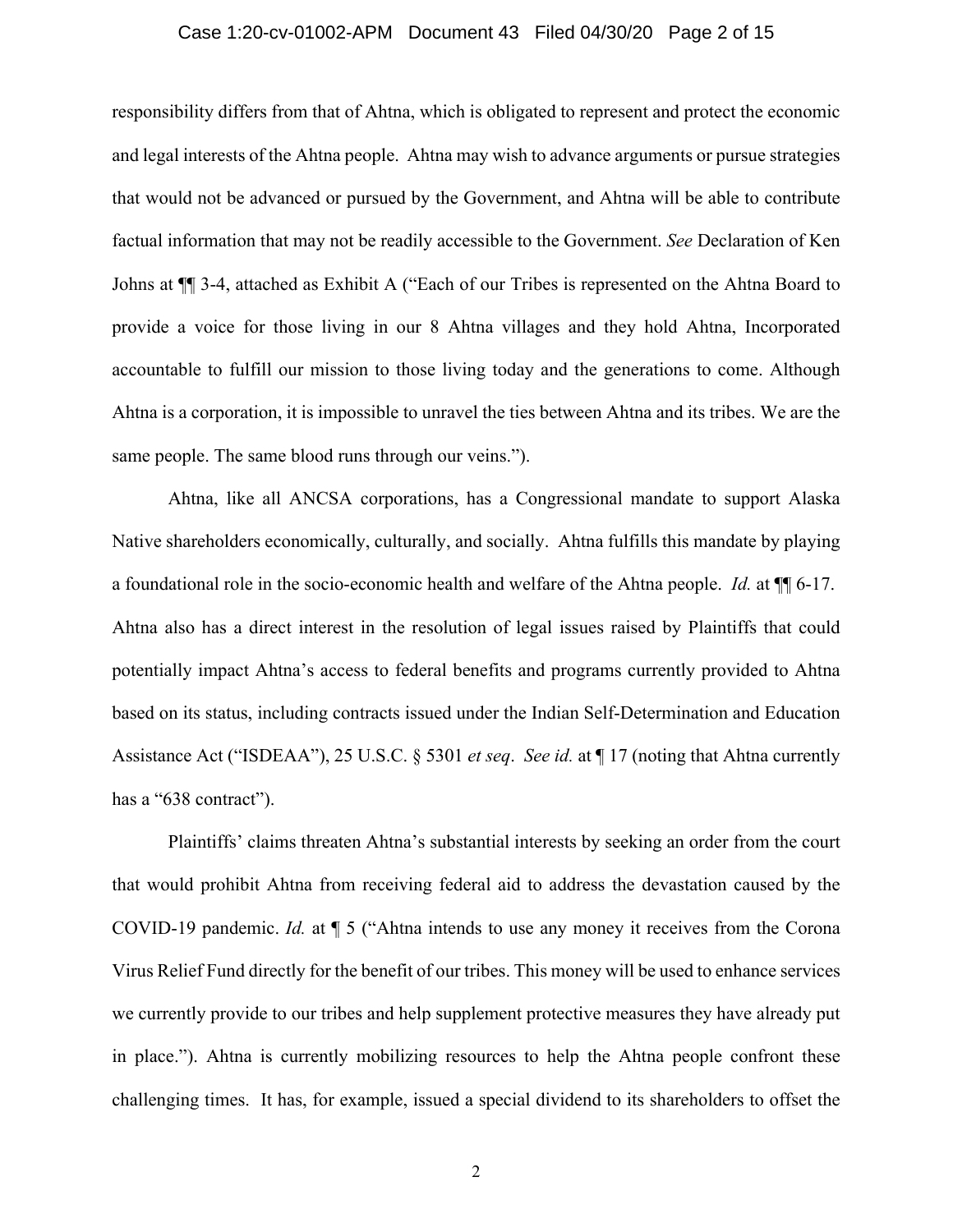### Case 1:20-cv-01002-APM Document 43 Filed 04/30/20 Page 3 of 15

loss of income and supplied its communities with 5,000 hand sanitizer units. *Id*. at ¶¶ 13-15 ("I personally heard from some our shareholders that this money was a 'life-saver' and 'lifted a huge burden' as they were not sure how they were going to pay rent next month or buy groceries due to lack of wages."). Working in coordination with its tribes, Ahtna plans to do much more to help the Ahtna people. *Id.* at ¶¶ 6-15. In short, if Plaintiffs prevail, Ahtna will be denied the critical funds necessary to help Alaska Natives effectively respond to this pandemic.

Finally, Ahtna's motion is timely filed. The first case filed in this consolidated action is less than two weeks old. Defendant has not yet filed responsive pleadings, and Ahtna's intervention will not delay or impede resolution of this matter. To the contrary, Ahtna's intervention will enable the Court to be more fully advised both on the legal and factual issues raised by the litigation.

Alternatively, the Court should exercise its discretion and grant Ahtna permissive intervention under Federal Rule 24(b). Ahtna's defenses and arguments have questions in common with the main action. In addition, Ahtna's intervention will not unduly delay or otherwise prejudice the adjudication of the rights of the original parties.

For the reasons outlined below and in the accompanying Supplemental Declaration of Ken Johns (Exhibit A), Ahtna respectfully requests the Court grant this motion. Pursuant to Federal Rule 27(c) and Local Civil Rule 7(j), a copy of Ahtna's proposed Answer to each of the three complaints in this consolidated action are attached as Exhibits B, C, & D.

## **I. BACKGROUND**

Ahtna, Inc. is an Alaska Native Regional Corporation ("ANCSA corporation") created pursuant to the Alaska Native Claims Settlement Act ("ANCSA"), 43 U.S.C. §§ 1601-1629. Ahtna's mission is the "[w]ise stewardship of Ahtna lands and responsible economic growth, for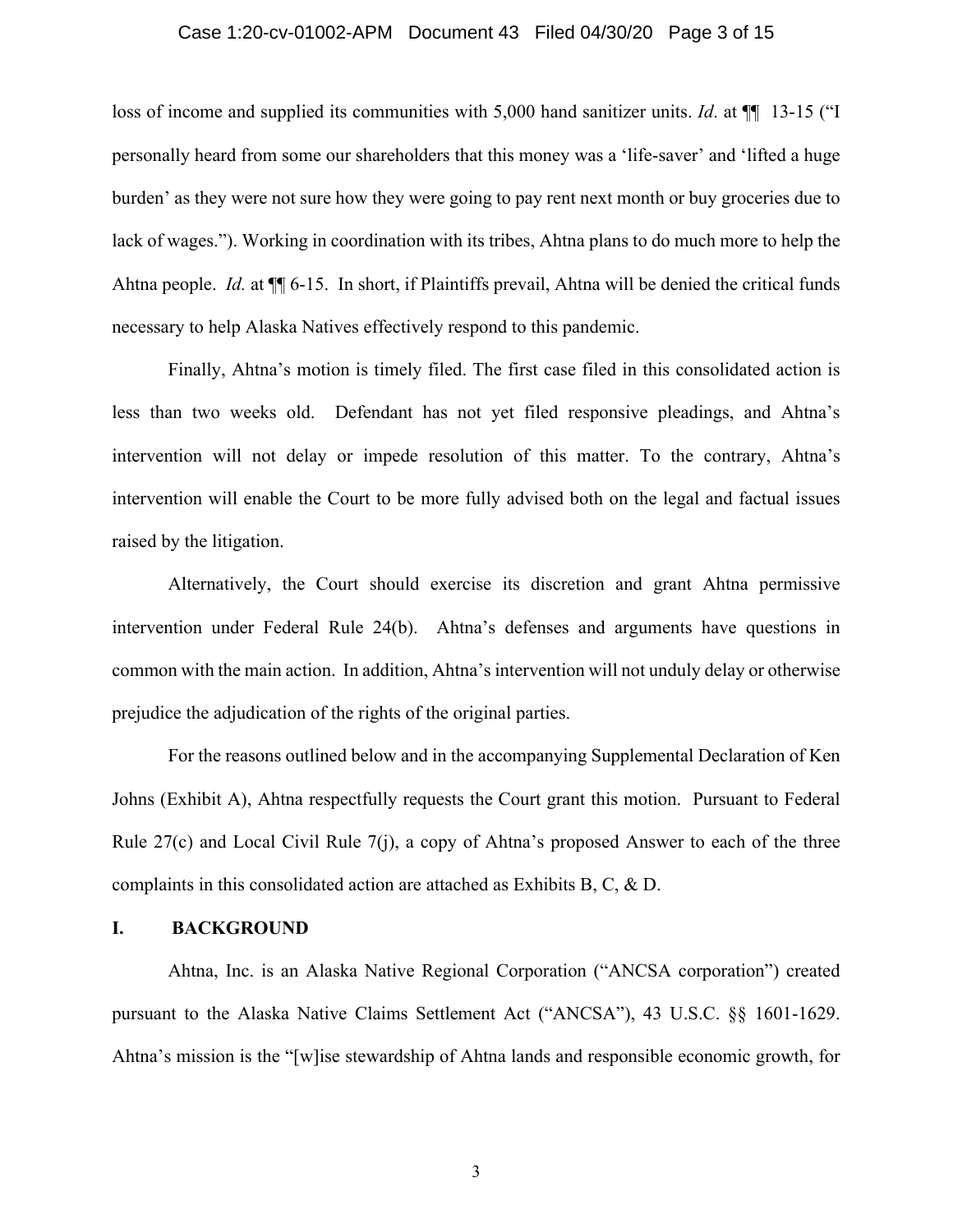future generations of Ahtna people."<sup>2</sup> To this end, Ahtna represents the interests of its more than 2,000 Alaska Native shareholders and owns lands and resources located in eastern Alaska. Ahtna is charged with advancing the interests of the Ahtna people, many of whom have limited incomes and live in remote locations in rural Alaska. *See* Declaration of Ken Johns at ¶¶ 3-4.

In 1975, Congress passed the Indian Self-Determination and Education Assistance Act ("ISDEAA"), originally Public Law 93-638, which had the goal of transferring federal programs for Indian tribes out of federal control and into tribal control. In enacting the Act, Congress outlined their purpose:

The Congress declares its commitment to the maintenance of the Federal Government's unique and continuing relationship with, and responsibility to, individual Indian tribes and to the Indian people as a whole through the establishment of a meaningful Indian self-determination policy which will permit an orderly transition from the Federal domination of programs for, and services to, Indians to effective and meaningful participation by the Indian people in the planning, conduct, and administration of those programs and services. In accordance with this policy, the United States is committed to supporting and assisting Indian tribes in the development of strong and stable tribal governments, capable of administering quality programs and developing the economies of their respective communities.

25 U.S.C. § 5302(b).

Under ISDEEA, Indian tribes can obtain a contract—referred to as a "638" contract or agreement—"to help Indian tribes assume responsibility for aid programs that benefit their members." *Menominee Indian Tribe of Wis. v. United States*, 136 S. Ct. 750, 753 (2016); 25 U.S.C. § 5321(a)(1). The ISDEAA defines "Indian tribes" to "mean[] any Indian tribe, band, nation, or other organized group or community, **including any Alaska Native village or regional or village corporation as defined in or established pursuant to the Alaska Native Claims Settlement Act (85 Stat. 688) [43 U.S.C. 1601 et seq.]**, which is recognized as eligible for the special

<sup>&</sup>lt;sup>2</sup> Mission, Vision, and Values, AHTNA, INC., https://www.ahtna.com/mission-vision-and-values/ (last accessed Apr. 22, 2020).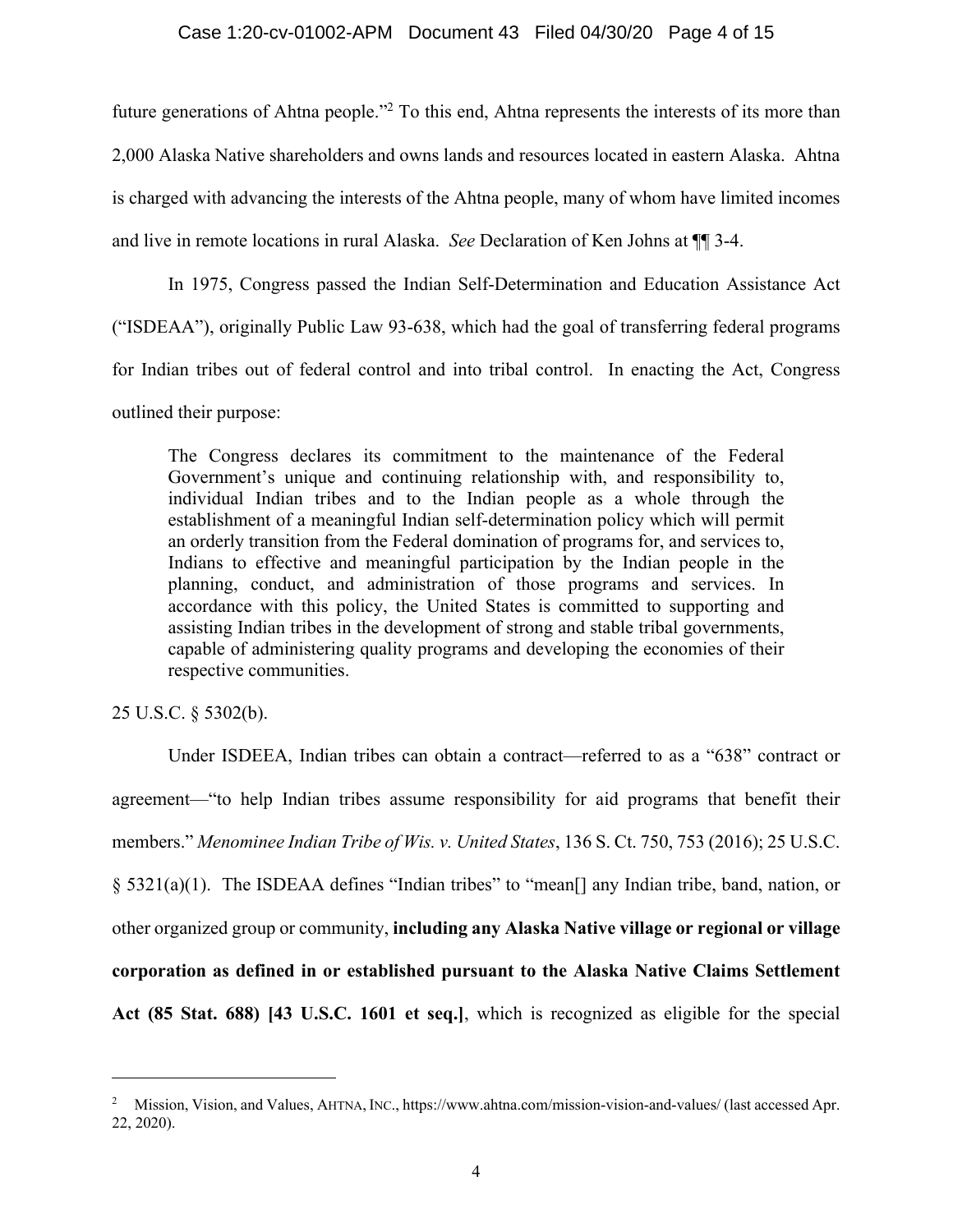#### Case 1:20-cv-01002-APM Document 43 Filed 04/30/20 Page 5 of 15

programs and services provided by the United States to Indians because of their status as Indians." 25 U.S.C. § 5304(e) (emphasis added).

Ahtna, like other ANCSA corporations, is eligible to receive 638 Contracts from the U.S. Government and Ahtna, like other ANCSA corporations, currently holds a 638 Contract. *See* Declaration of Ken Johns at ¶17. Although whether or not an ANCSA corporation has a 638 contract is not material to the legal determination of whether ANCSA corporations fit within the definition of "Indian tribe" under Title V of the CARES Act, the existence of such contract awards to ANCSA corporations demonstrates that they are presently "recognized as eligible for the special programs and services provided by the United States to Indians because of their status as Indians." *See* 25 U.S.C. § 5304(e).<sup>3</sup>

Section  $601(g)(1)$  of the CARES Act provides for the distribution of \$8,000,000,000 in relief funding relating to the COVID-19 pandemic to state, local and tribal governments and defines "Indian tribe" to have the same meaning as provided in Section 4(e) of ISDEAA. The term "Tribal government," in turn, is broadly defined in the CARES Act as "the recognized governing body of an Indian Tribe." Section  $601(g)(5)$ . Accordingly, until April 17, 2020, Ahtna and other ANCSA corporations anticipated they were eligible for relief funding allocated to Tribal governments which was to be paid on or before April 26, 2020 consistent with the provisions of the Act.

Commencing on April 17 and April 20, the various Plaintiffs in this consolidated action three separate groups of American Indian tribes from throughout the United States—filed complaints for declaratory and injunctive relief and motions for a temporary restraining order

<sup>3</sup> In *Cook Inlet Native Ass'n v. Bowen*, the Ninth Circuit recognized that because "[s]pecific reference to Alaska village and regional corporations was added by amendment" to the ISDEAA definition of "Indian tribe" this "eligibility clause" modified only the terms "any Indian tribe, band, nation, or other organized group or community," and not the specifically enumerated ANCSA corporations which were added later. 810 F.2d 1471, 1475 (9th Cir. 1987) (citing 120 Cong. Rec. 40242).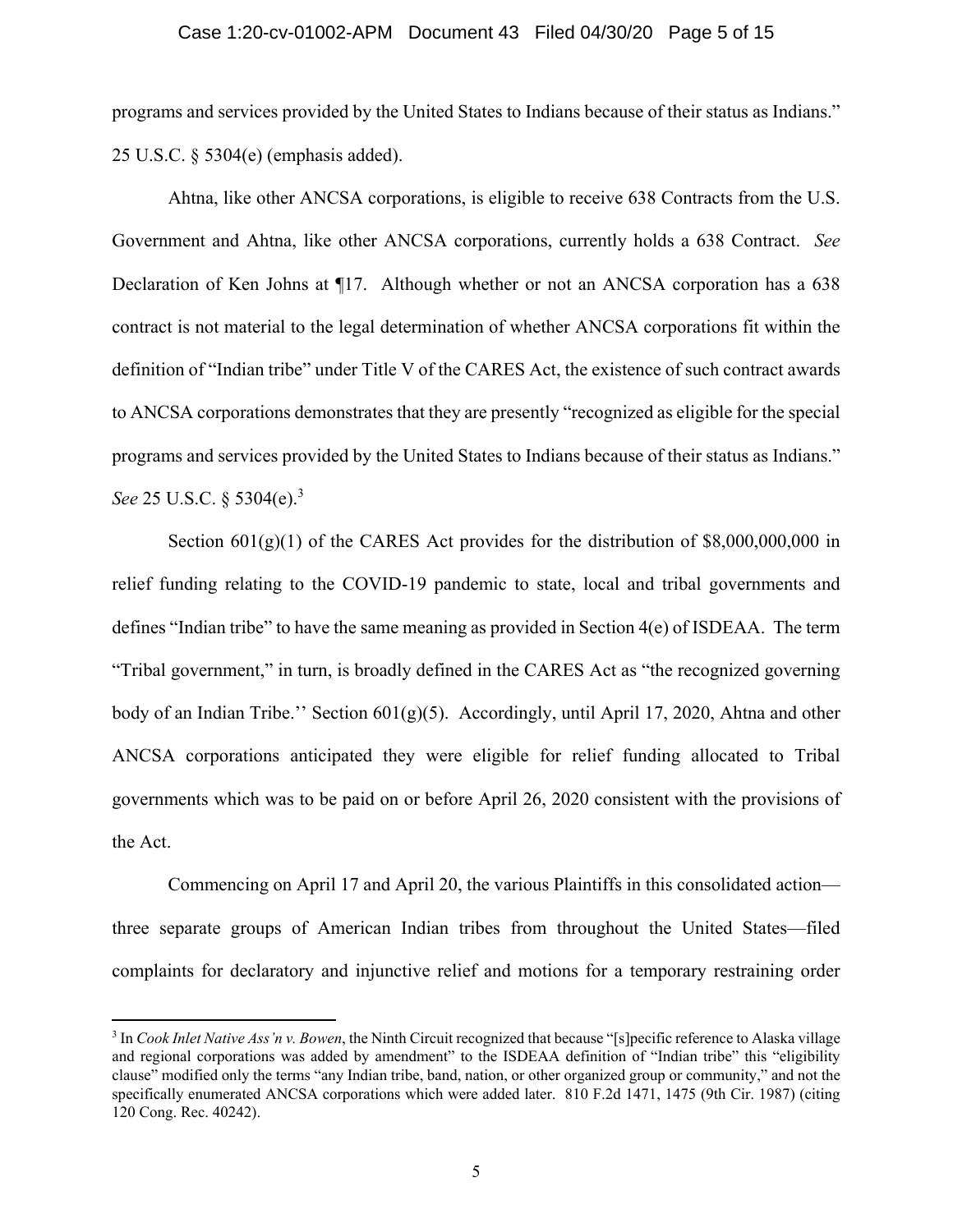#### Case 1:20-cv-01002-APM Document 43 Filed 04/30/20 Page 6 of 15

claiming that ANCSA corporations, including Ahtna, were ineligible to receive any portion of these relief funds. Given the exigency and uncertainty arising from the U.S. Department of the Treasury's failure to provide details regarding its intentions for the allocation of the funding, Ahtna did not seek to intervene as a party. Instead, it sought leave to file an amicus brief outlining for the Court the legal framework relating to ANCSA corporations and the statutory analysis supporting the conclusion that they were eligible to receive relief funding under the CARES Act. On April 27, 2020, this Court issued its Order and Memorandum Opinion granting in part and denying in part Plaintiffs' motions for a temporary restraining order. Dkts 36-37.

In its Memorandum Opinion, this Court stated that based on the current record "the extent of actual 638 contracting with ANCs under ISDEAA is unclear" and the noted the counsel for the United States was unable to provide clarity on the issue. Dkt. 36 at 5-6. The Court further concluded that "[a]lthough BIA has long viewed ANCs as qualifying as 'Indian tribes' under ISDEAA . . . there is scant evidence on the present record—in fact, none—that BIA or any other federal agency has actually entered into a 'self-determination contract,' or 638 agreement, with an [ANCSA corporation]" and observed that the United States' "inability to identify any such current or past agreement between a federal agency and an ANC is telling . . . and suggests that such contracts are at least rare." *Id*. at 29. In fact, such contracts are not rare in Alaska. Plaintiffs Cheyenne River Sioux concede that ANCs satisfy the ISDEAA definition of an Indian tribe (according to these Plaintiffs for "a limited purpose") and that ANCs receive these contracts "to ensure critical services are provided to Alaska Natives in regions where there are no actual tribal governments[.]" Cheyenne Plaintiffs' Reply in Support of Temporary Restraining Order and Preliminary Injunction, at 5 (Dkt. 15 Case 1:20-cv-01059-APM). And Ahtna, as discussed above, currently has one such contract. Declaration of Ken Johns at ¶¶ 17.

Not only do ANCSA corporations have many 638 contracts, but Congress has also enacted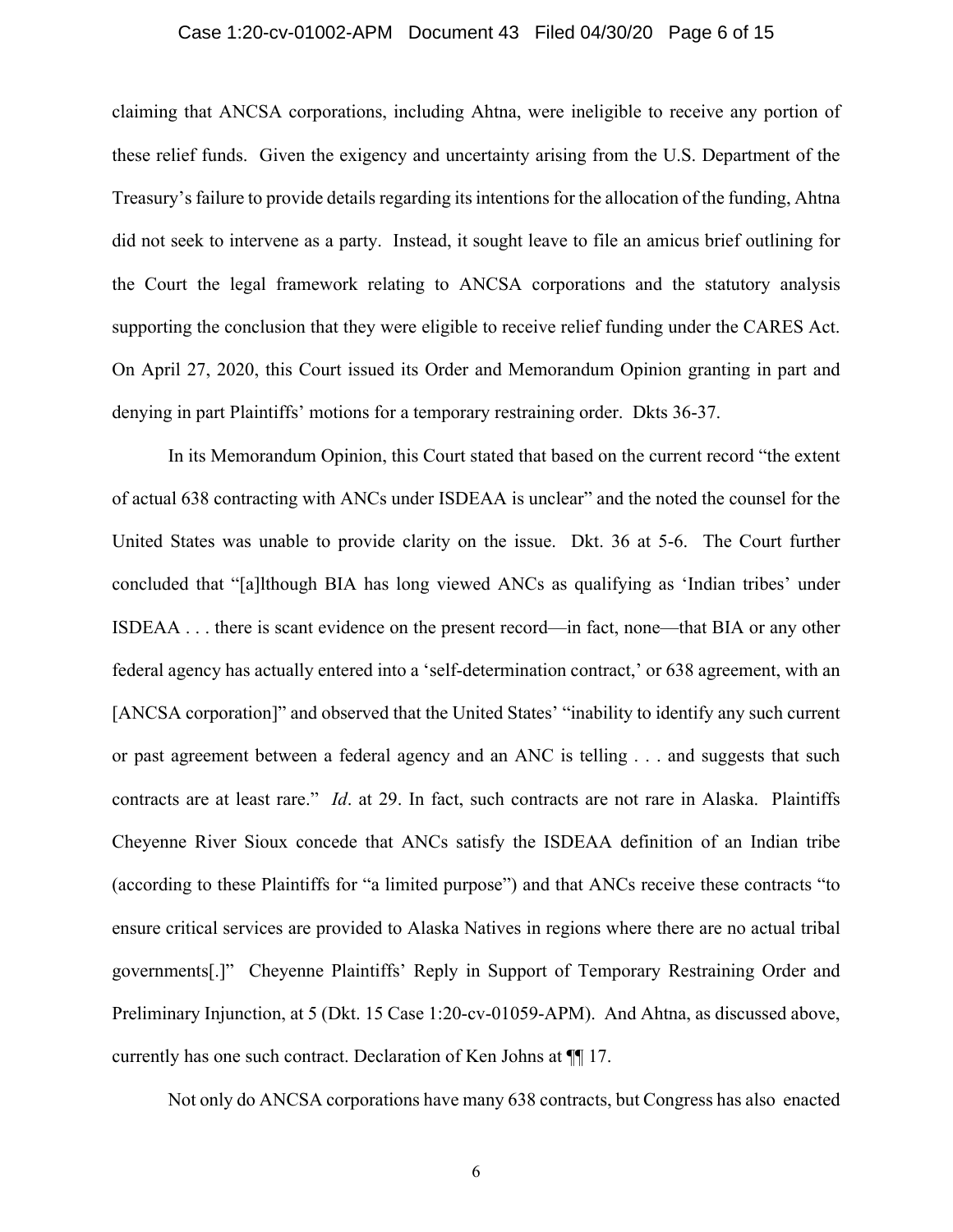#### Case 1:20-cv-01002-APM Document 43 Filed 04/30/20 Page 7 of 15

other laws outside of ISDEAA where it has used the ISDEAA definition of "Indian tribe," or a very similar formulation, and specifically indicated its intention was to ensure that benefits under the statute were afforded to ANCSA corporations. For example, in December 2018, Congress amended the Federal Power Act, 16 U.S.C. § 800(a), to define "Indian tribe" to have "the meaning given the term in section 4 of the Indian Self-Determination and Education Assistance Act (25 U.S.C. 5304)," noting the "purpose of this section is to establish a biomass demonstration project for federally recognized Indian tribes *and Alaska Native corporations* to promote biomass energy production." Public Law 115-325 (December 18, 2018) §§ 201-202 (emphasis added). It is not unusual for Congress to define an "Indian tribe" to include ANCSA corporations so that ANCs can qualify for certain programs or benefits, even though ANCSA corporations are not sovereign governments included on the Secretary's list of federally recognized tribes.

Nevertheless, in rejecting the Government's argument that Congress intended to include ANCSA corporations in Title V of the CARES Act, the Court cited to deficiencies in the presentation of this factual and statutory information:

**This real-world treatment of ANCs by federal agencies under ISDEAA is informative**. It tells the court, even if an ANC can be potentially treated as an 'Indian tribe' under ISDEAA, they rarely are. And that infrequent treatment prevents the court from concluding at this stage that, by using ISDEAA's definition of 'Indian tribe' in the CARES Act, Congress necessarily signaled its intent to treat ANCs and federally recognized tribes as equals for purposes of Title V funding eligibility.

Dkt. 36 at 29-30 (emphasis added).

 Clearly, information relating to the real-world treatment of ANCSA corporations was material to the Court's resolution of the pending motions and its view of the significance of Congress' choice to choose a definition of Indian tribes that explicitly included ANCSA corporations—instead of the alternative definitions in the U.S. Code or sources such as the Federal Tribal Act list that do not. As an ANCSA corporation, Ahtna is well positioned to present such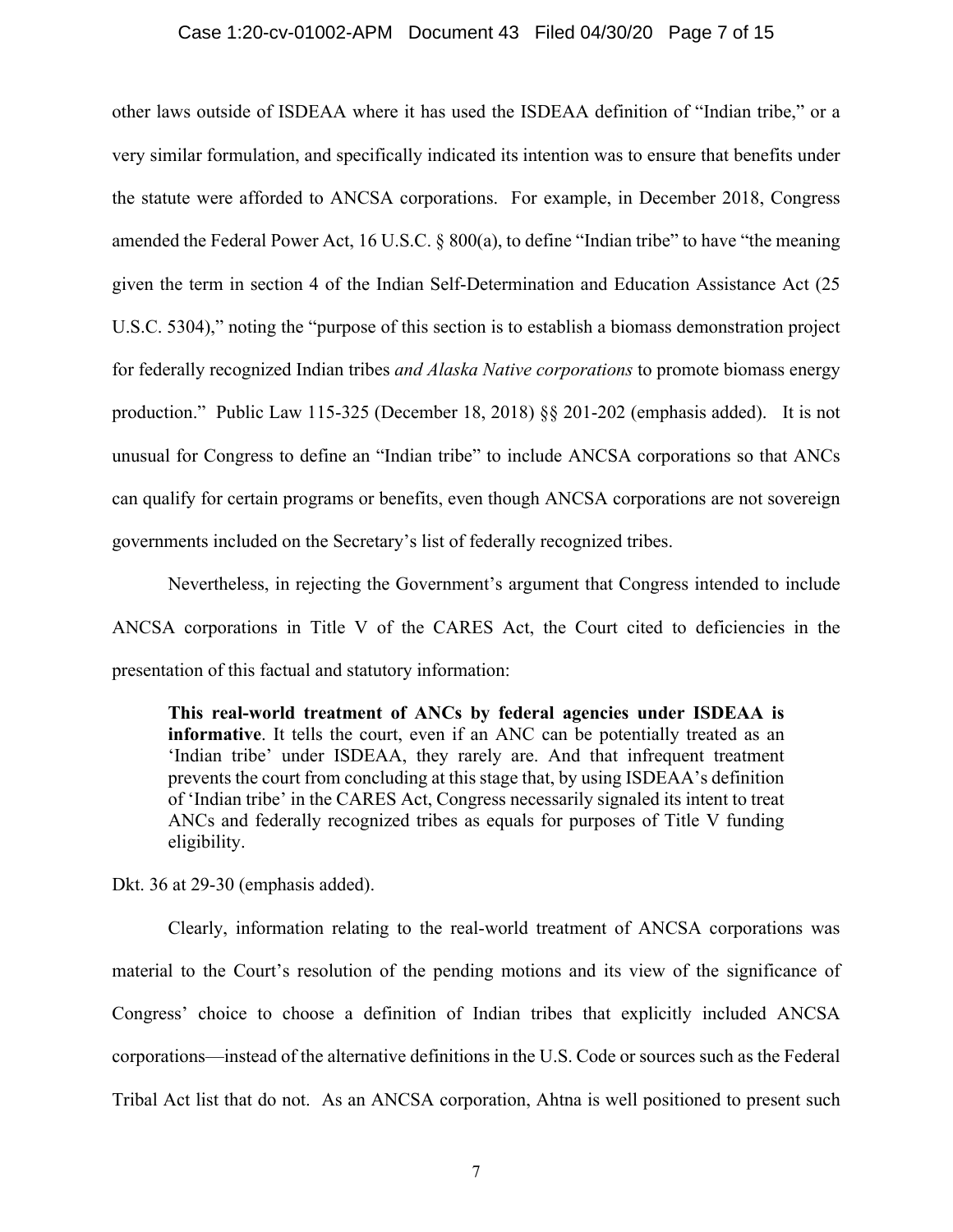### Case 1:20-cv-01002-APM Document 43 Filed 04/30/20 Page 8 of 15

information and has an interest separate from the Government in doing so because it relates directly to its economic and legal interests.

But more importantly, the Ahtna region, like other Alaska Native communities, has also faced significant hardships during the current COVID-19 global pandemic. *See* Declaration of Ken Johns at  $\P$  6, 15. Section 601(d) was designed to allow "Tribal governments" to use relief funds to cover costs that: "(1) are necessary expenditures incurred due to the public health emergency with respect to the Coronavirus Disease 2019 (COVID–19); (2) were not accounted for in the budget most recently approved as of the date of enactment of this section for the State or government; and (3) were incurred during the period that begins on March 1, 2020, and ends on December 30, 2020." In interpreting the scope of this provision, the U.S. Treasury Department has determined that ANCSA corporations like Ahtna are eligible to receive funds to cover needs within a number of different categories: (1) "medical expenses"; (2) "public health expenses"; (3) "payroll expenses for public safety, public health, health care, humans services, and similar employees whose services are substantially dedicated to mitigating or responding to the COVID-19 public health emergency"; (4) "[e]xpenses to facilitate compliance with COVID-19-related public health measures"; and (5) "[e]xpenses associated with the provision of economic support in connection with the COVID-19 public health emergency." U.S. Department of the Treasury, "Coronavirus Relief Fund Guidance for State, Territorial, Local, and Tribal Governments," April 22, 2020, available at https://home.treasury.gov/system/files/136/Coronavirus-Relief-Fund-Guidance-for-State-Territorial-Local-and-Tribal-Governments.pdf.

Ahtna has already provided economic relief and incurred costs to address public health and Ahtna intends to do much more with the funds provided by the federal government to help Alaska Natives recover from this pandemic. *See* Declaration of Ken Johns at ¶¶ 6-17. In short, the U.S. Treasury Department reasonably determined that Ahtna and other ANCSA corporations are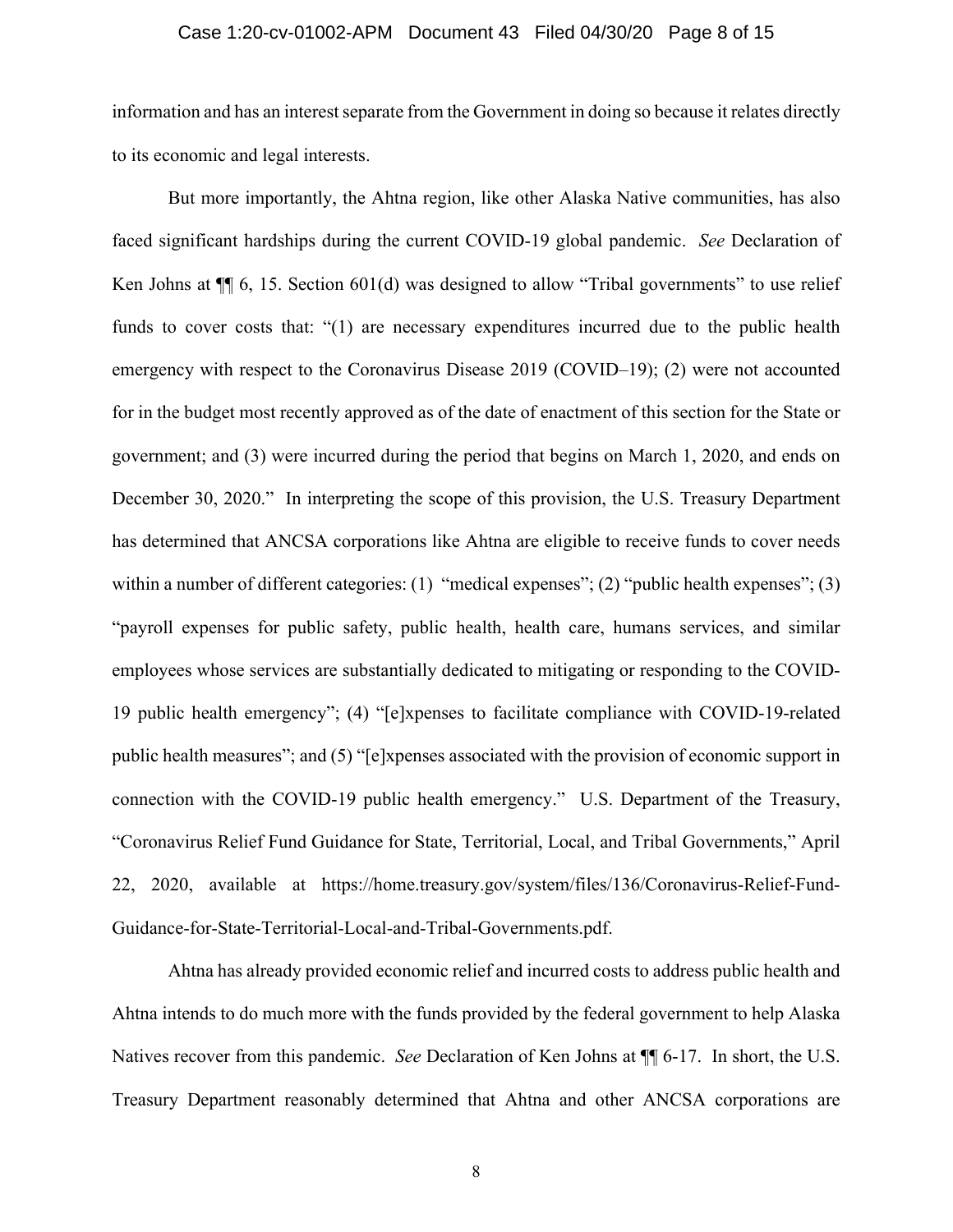eligible to receive relief funding under Title V of the CARES Act based on Congress' clearly expressed intent.<sup>4</sup> Plaintiffs, unfortunately, filed this action to prevent Ahtna, and other ANCSA corporations, from receiving federal funds necessary to provide critical and essential services and aid to Alaska Natives.

## **II. ANALYSIS**

### **A. Ahtna is Entitled to Intervene as a Matter of Right**

Ahtna should be allowed to intervene as a matter of right to protect its interest in critically needed funds under Title V of the CARES Act. Rule 24(a)(2) permits parties to intervene in a pending action if  $(1)$  the motion to intervene is timely;  $(2)$  the movant "claims an interest relating to the property or transaction that is the subject of the action"; (3) the movant "is so situated that disposition of the action may as a practical matter impair or impede the movant's ability to protect its interest"; and (4) the movant's interest is not adequately represented by existing parties. Fed. R. Civ. P. 24(a); *accord Fund for Animals, Inc. v. Norton*, 322 F.3d 728, 731 (D.C. Cir. 2003) (quoting *Mova Pharm. Corp. v. Shalala*, 140 F.3d 1060, 1074 (D.C. Cir. 1998)). Additionally, the proposed intervenor must demonstrate they have standing under Article III of the U.S. Constitution. *Assoc. Dog Clubs of N.Y. State v. Vilsack*, 44 F. Supp. 3d 1, 3-4 (D.D.C. 2014). "[T]he D.C. Circuit has taken a liberal approach to intervention." *The Wilderness Soc. v. Babbitt*, 104 F. Supp. 2d 10, 18 (D.D.C. 2000) (citing *NRDC v. Costle*, 561 F.2d 904, 910-11 (D.C. Cir. 1977)).

<sup>4</sup> *See* Defendant's Consolidated Opposition to Plaintiffs' Motion for Temporary Restraining Order and Preliminary Injunction, Dkt. 21, at 7; Coronavirus Relief Fund Payments to Tribal Governments, April 23, 2020 ("After consultation with the Department of the Interior, Treasury has concluded that Alaska Native regional and village corporations as defined in or established pursuant to the Alaska Native Claims Settlement Act are eligible to receive payments from the Fund in the amounts to be determined by the Secretary of the Treasury."), *Coronavirus Relief Fund Payments to Tribal Governments*, April 23, 2020, available at https://home.treasury.gov/system/files/136/Coronavirus-Relief-Fund-Payments-to-Tribal-Governments.pdf.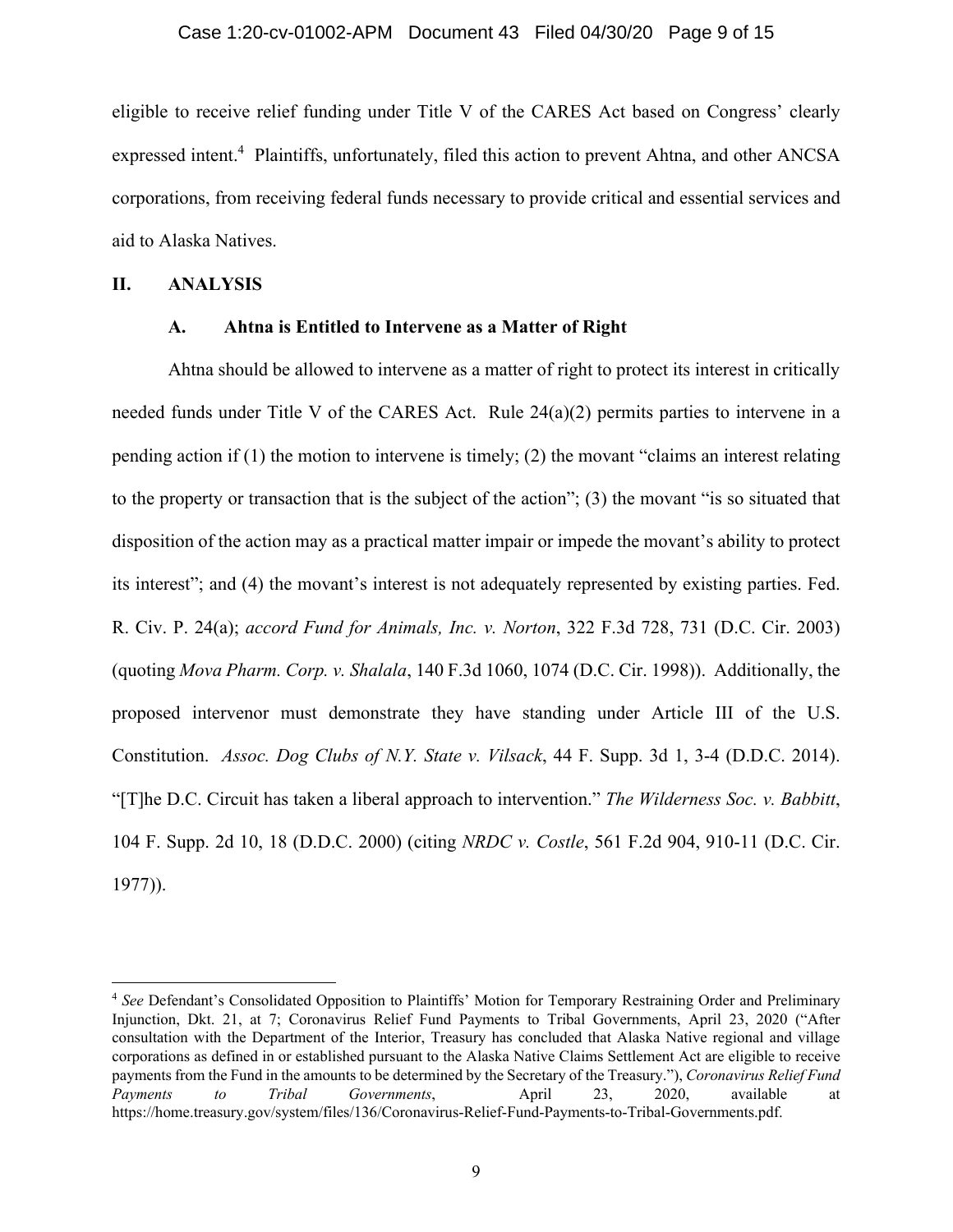## **1. Ahtna Has Standing to Intervene in This Action**

An intervenor must suffer an "injury in fact" to have standing under Article III: "'an invasion of a legally protected interest which is (a) concrete and particularized, and (b) actual or imminent, not conjectural or hypothetical." *Vilsack*, 44 F. Supp. 3d at 4 (quoting *Lujan v. Defenders of Wildlife*, 560 U.S. 555, 560-61 (1992)). "Harm caused to an organization's programs by the invalidation of a rule is no less concrete or demonstrable than the same harm caused by an agency's failure to enforce a rule." *Id*. at 5. Additionally, standing requires the injury to be traceable to action by a party before the court, and that a favorable decision is likely to redress the injury. *Id.* at 4. Ahtna has already suffered injury from the Court's decision on the motion for a temporary restraining order because it will not receive any relief funds in the initial distribution of Title V relief funds.<sup>5</sup> Because of the preliminary injunction, Ahtna will not be able to provide the services and economic response needed to alleviate the hardship the Ahtna people are currently experiencing as a result of this pandemic. And if Plaintiffs ultimately prevail in this action and invalidate the Treasury Department's determination with respect to Title V of the CARES Act, Ahtna will never receive these critical relief funds and will not be able to provide critical services and economic relief to Alaska Natives living within its region. Thus, Ahtna, and the Alaska Natives that it represents, will clearly suffer concrete injury during this global pandemic.

## **2. Ahtna's Motion Is Timely**

Ahtna's request for intervention is timely—within two weeks of the first complaint filed in this consolidated action—and will not cause undue delay or disruption at this early stage of the proceeding. *See Vilsack*, 44 F. Supp. 3d at 5-6 (holding that intervention within fourteen days was "clearly timely"); *Karsner v. Lothian*, 532 F. 3d 876, 886 (D.C. Cir. 2008) (finding motion timely

<sup>&</sup>lt;sup>5</sup> To the extent Plaintiffs oppose Ahtna's motion because the U.S. Department of the Treasury has not announced its allocations, such a claim is unavailing in the context of this action. Plaintiffs, who similarly have not received an official allocation of funds, have an identical claim of standing basedon their eligibility for such funds.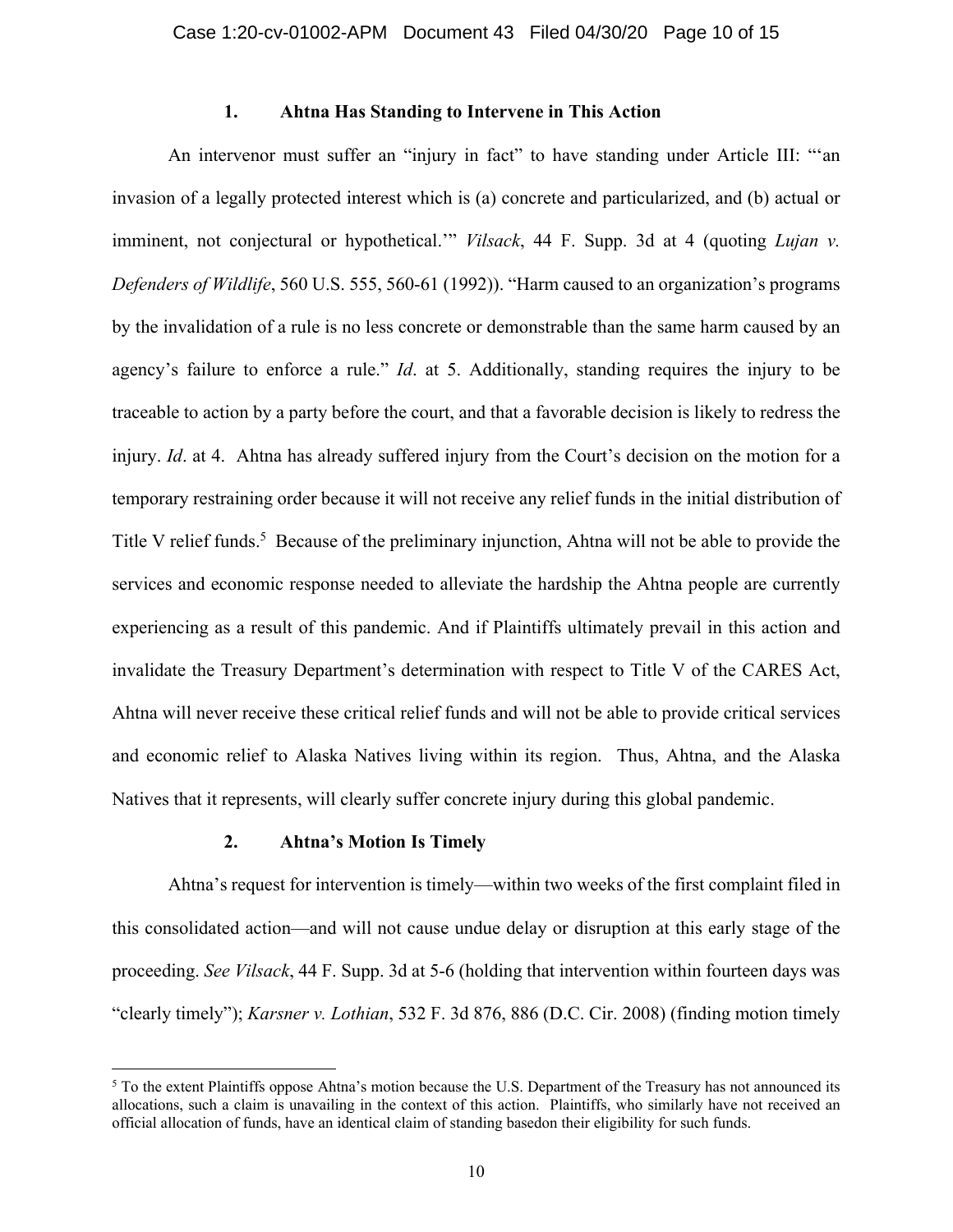#### Case 1:20-cv-01002-APM Document 43 Filed 04/30/20 Page 11 of 15

where petitioner sought intervention less than one month after intervenor's interest in the dispute ripened).<sup>6</sup> The "timeliness requirement was not designed to penalize prospective intervenors for failing to act promptly." *Ute Indian Tribe of Uintah and Ouray Reservation v. U.S. Dep't of the Interior*, No. 18-cv-00547, 2020 WL 1465886, at \*1 (D.D.C. Feb. 5, 2020) (citing *City of Bloomington v. Westinghouse Elec. Corp*., 824 F.2d 531, 535 (7th Cir. 1987)). "Rather, the 'critical factor is whether any delay in moving for intervention will prejudice the existing parties to the case.'" *Id*. (citation omitted).

Ahtna seeks intervention now because of the possibility that the U.S. Government will not appeal the Court's April 27 Order or otherwise effectively litigate the merits of the request for a permanent injunction which directly impacts Ahtna's economic and legal interests. If intervention is granted, Ahtna will: (i) participate in the action on the schedule that will be established for the existing parties; and (ii) avoid unnecessary delays or duplication of efforts in areas satisfactorily addressed and represented by the Government, to the extent possible. Thus, Ahtna's intervention will cause no delay or impose any prejudice on any of the other parties.

#### **3. Ahtna Is an Interested Party**

In the D.C. Circuit, demonstrating Article III standing also satisfies Rule  $24(a)(2)$ requirement that a movant claim an interest in the property or transaction that is the subject of the lawsuit. *Vilsack*, 44 F. Supp. 3d at 6. The Treasury Department determined that all ANCSA corporations—including Ahtna—were eligible for relief funding under Title V of the CARES Act.

<sup>&</sup>lt;sup>6</sup> Plaintiffs filed the first complaint in this action on April 17, 2020, and their motions for a temporary restraining order commenced on April 20. Briefing was initially scheduled for April 21-22 (before being delayed by a day) and the first hearing was held on April 24. Given the exigency and U.S. Treasury Department's delay in stating its agency determination publicly, Ahtna sought leave to file an amicus brief to assist the Court in resolving the claims raised by Plaintiffs instead of seeking to intervene. However, in light of the Court's decision and its reasoning including a clearly expressed need for additional information on the real-world treatment of ANCSA corporations under the ISDEA, Ahtna is appropriate at this time. Indeed, the D.C. Circuit has even recognized that intervention may be timely after judgment has been entered such as where "the legally relevant purpose of the<sup>[]</sup> motion was simply to enable [the intevenor] to prosecute an appeal." *Smoke v. Norton*, 252 F. 3d 468, 471 (D.C. Cir. 2001).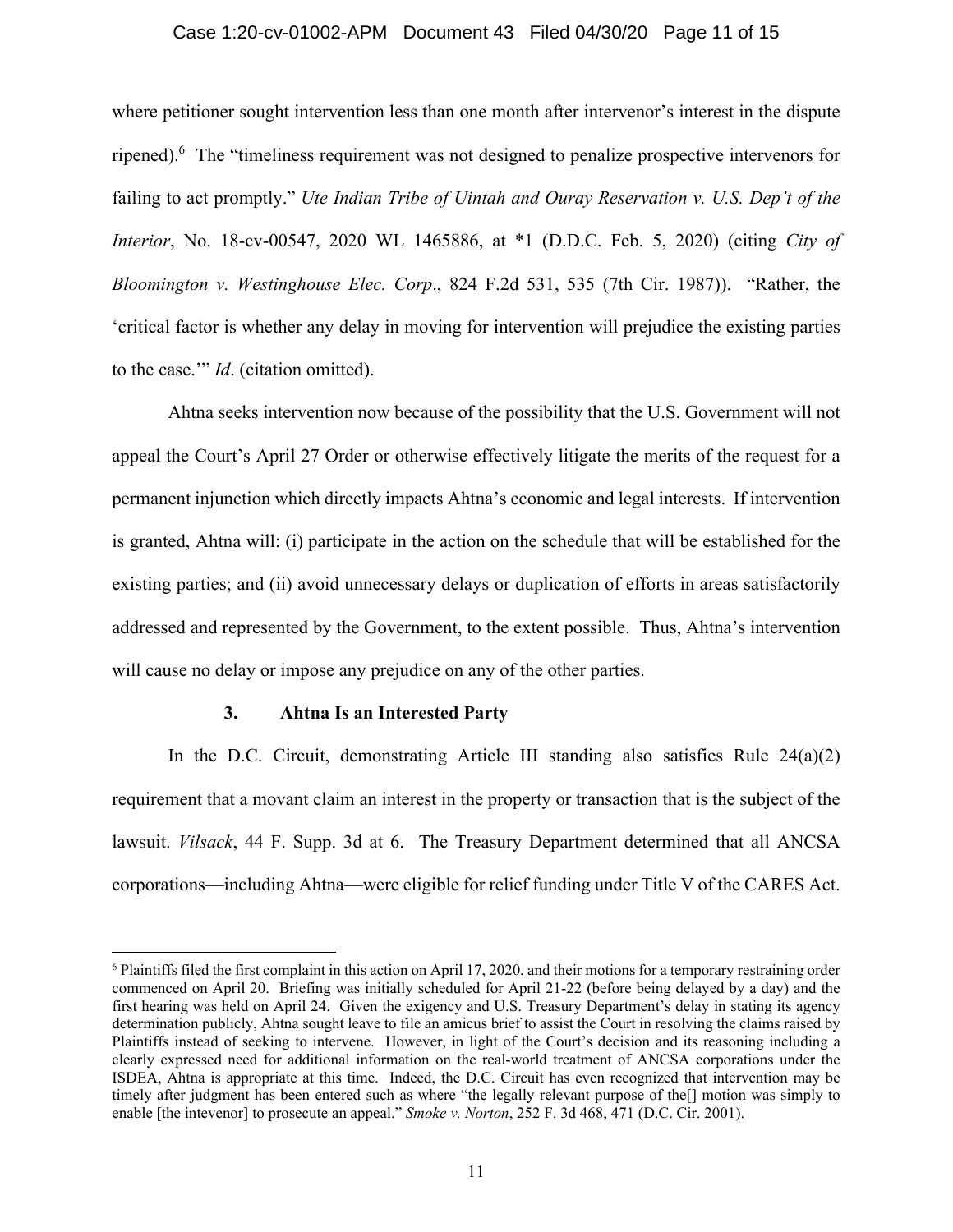### Case 1:20-cv-01002-APM Document 43 Filed 04/30/20 Page 12 of 15

The Court's decision in this case will undoubtedly impact Ahtna's legal rights and economic interests. If a permanent injunction were to issue in this case, it would have direct, adverse effects on Ahtna's ability to meaningfully respond to this pandemic and to protect its people and region from economic devastation that COVID-19 is leaving in its wake. In addition, a permanent injunction would also mean that Ahtna's Alaska Native shareholders who are not members of a federally recognized tribe will not be entitled for the benefits established under the CARES Act. Finally, an order granting such injunction could also impact Ahtna's eligibility for dozens of federal programs and benefits.

In sum, Ahtna meets the test for Article III standing and satisfies the second prong of the test for intervention of right. *See Deutsche Bank Nat'l Trust. Co. v. Fed. Deposit Insurance Corp.*, 717 F.3d 189, 193 (D.C. Cir. 2013) ("[Would-be intervenors] point to their economic interest in the receivership funds as a legally protected interest. That much is clearly correct."); *see also Friends of Animals v. Kempthorne*, 452 F. Supp. 2d 64, 69 (D.D.C. 2006) (proposed intervenor needs only an interest in the litigation, not a cause of action).

# **4. The Disposition of This Action Could Impair Ahtna's Ability to Protect Its Interests**

For all the reasons previously outlined, entering a declaratory judgment with respect to ANCSA corporations' eligibility for relief funds under Title V of the CARES Act and enjoining the Treasury Department's determination with respect to that eligibility would undoubtedly impede Ahtna's legal and economic interests with respect the current pandemic by denying it critical relief funding and potentially negatively impact it with respect to broader legal issues. Thus, the third prong of the test for intervention is met. *See Vilsack*, 44 F. Supp. 3d at 6.

## **5. Ahtna's Interests Are Not Adequately Represented by Other Parties**

To show a movant's interests are not adequately represented or protected by other parties, an intervenor "need only show that representation of his interests 'may be inadequate' . . ." *Dimond*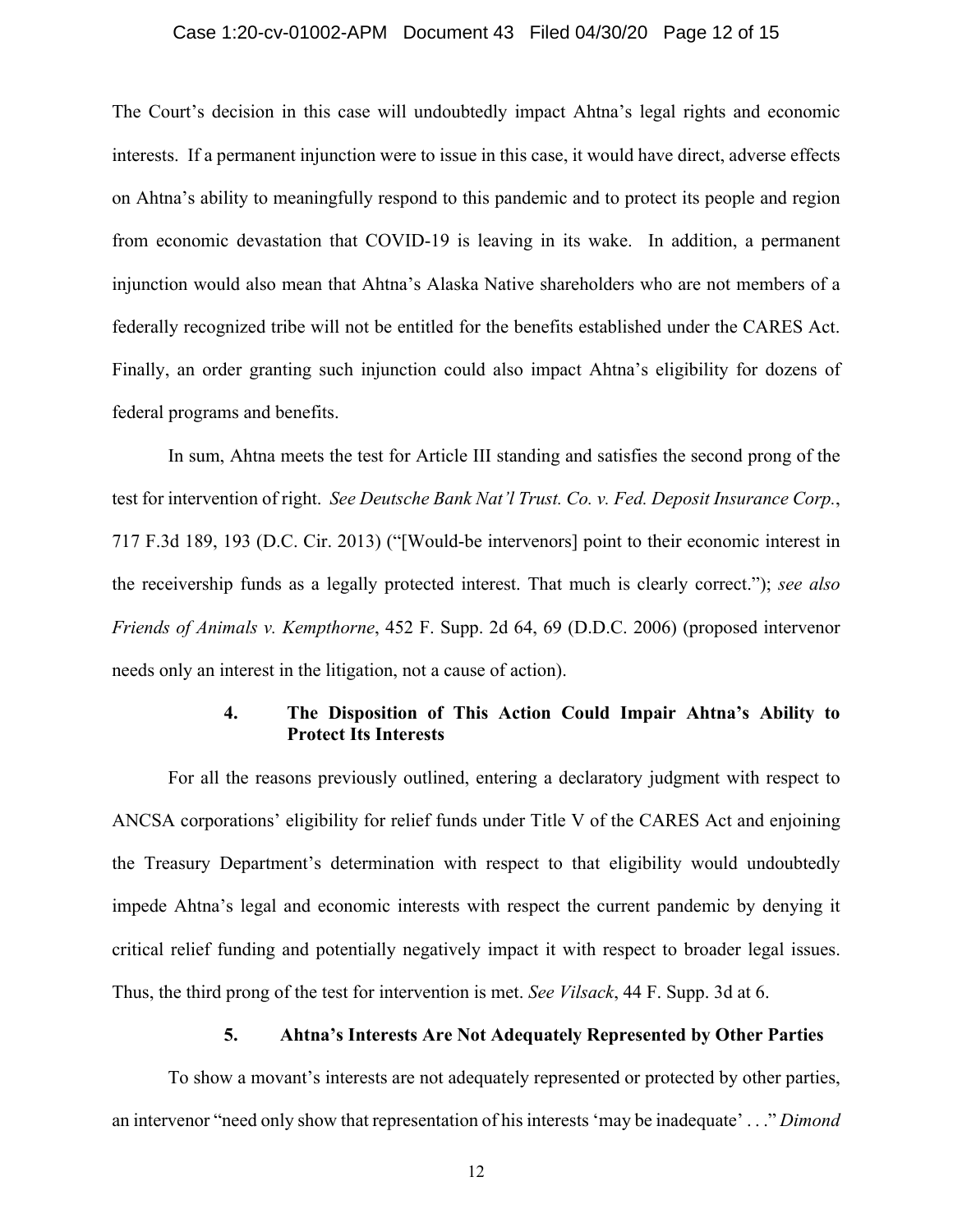### Case 1:20-cv-01002-APM Document 43 Filed 04/30/20 Page 13 of 15

*v. Dist. of Columbia*, 792 F.2d 179, 192 (D.C. Cir. 1986). The D.C. Circuit has described this bar as "low" and a movant "ordinarily should be allowed to intervene unless it is clear that the party will provide adequate representation." *Crossroads Grassroots Policy Strategies v. Fed. Election Comm'n*, 788 F.3d 312, 321 (D.C. Cir. 2015) (citing *United States v. Am. Tel. & Tel. Co*., 642 F.2d 1285, 1293 (D.C. Cir. 1980). In this case, neither the Government nor the Plaintiffs represent the interests of Ahtna. Ahtna has a direct legal and economic interest in the relief funds at issue. "The D.C. Circuit has 'look[ed] skeptically on government entities serving as adequate advocates for private parties.'" *Alphapointe v. Dep't of Veterans Affairs*, No. 19-cv-02465, 2019 WL 7290853, at \*1 (D.D.C. Aug. 26. 2019) (quoting *Crossroads*, 788 F.3d at 321. "That is particularly true when the private-party intervenor asserts a 'financial stake in the outcome' of the suit." *Id*. (citing *Dimond*, 792 F.2d at 192.

Here, Ahtna has both economic and legal interests in the outcome of this action that the Government does not share. As a result, the Treasury Department may not adequately represent Ahtna's divergent economic and legal interests in defending the challenged agency action. *See Crossroads*, 788 F.3d at 321.

#### **B. In the Alternative, Ahtna Seeks Permissive Intervention**

Should the Court conclude that Ahtna does not have a right of intervention under Rule 24(a), it alternatively moves for permissive intervention under Rule 24(b) which allows the Court to grant intervention where the intervenor makes a timely motion and "has a claim or defense that shares with the main action a common question of law or fact." Fed. R. Civ. P. 24(b)(1)(B).

 "[P]ermissive intervention is an inherently discretionary enterprise" for the Court. *EEOC v. Nat'l Children's Ctr., Inc*., 146 F.3d 1042, 1046 (D.C. Cir. 1998). However, the putative intervenor must ordinarily present: "(1) an independent ground for subject matter jurisdiction; (2) a timely motion; and (3) a claim or defense that has a question of law or fact in common with the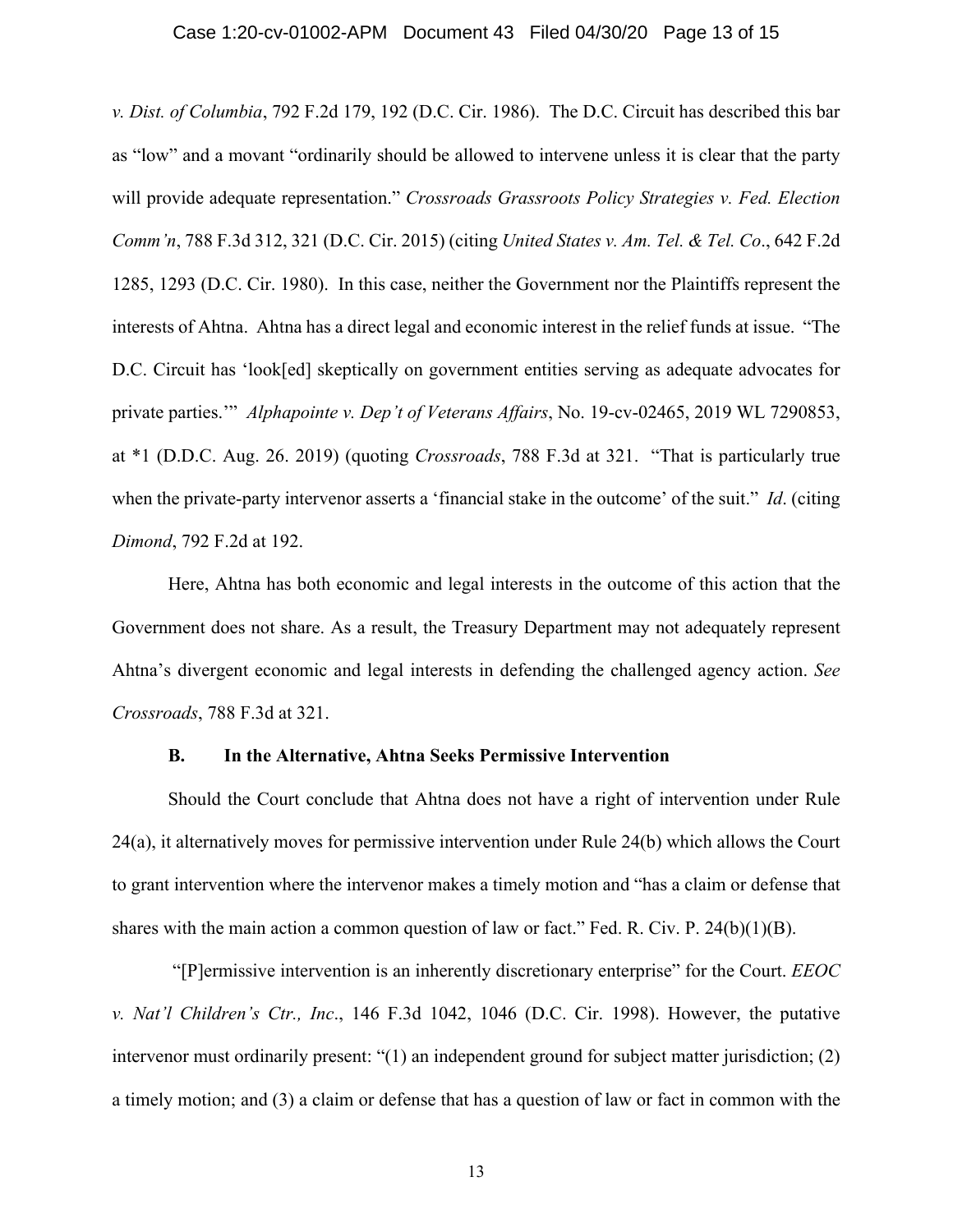#### Case 1:20-cv-01002-APM Document 43 Filed 04/30/20 Page 14 of 15

main action." *Id*. Like intervention of right, permissive intervention should be granted liberally. *Nat'l Children's Ctr., Inc*., 146 F.3d at 1045-46 (permissive intervention granted where intervenor has substantial interest at stake even if no common claim or defense claimed; "flexible interpretations" of rule appropriate in favor of intervention); *Nuesse v. Camp*, 385 F.2d 694, 704- 05 (D.C. Cir. 1967) (D.C. Circuit eschews strict reading of rules to advance policy favoring liberal allowance of permissive intervention).The Court "must consider whether the [requested] intervention will unduly delay or prejudice the adjudication of the original parties' rights." Fed. R. Civ. P.  $24(b)(3)$ .

Ahtna meets each of these requirements. First, the Court has subject matter jurisdiction over Ahtna's defenses and arguments as they all arise under or relate to federal law under the Administrative Procedures Act or with respect to the interpretation of Title V of the CARES Act. Second, for the reasons set forth above, this motion is timely and will not unduly delay or prejudice any party. Finally, Ahtna's anticipated defenses and arguments are premised on the same issues of fact and law at issue in this proceeding—namely the U.S. Department of the Treasury's determination that ANCSA corporations were eligible to receive relief funds under Title because they are "Indian tribes" under the Act *See In re Polar Bear Endangered Species Act Listing and 4(d) Rule Litigation*, 794 F. Supp. 2d 65, 78 (D.D.C. 2011) (observing that multiple oil companies were permitted to intervene as defendants in support of U.S. Fish and Wildlife Service's decision not to list polar bears as endangered). Additionally, should the Court require Ahtna to demonstrate standing for purposes of permissive intervention, Ahtna meets that standard as well for the reasons set forth above and because any disposition of this action could impact its economic and legal rights.7

<sup>&</sup>lt;sup>7</sup> "It remains . . . an open question in this [C]ircuit whether Article III standing is required for permissive intervention." *Defs. of Wildlife v. Perciasepe*, 714 F.3d 1317, 1327 (D.C. Cir. 2013) (first alteration in original) (quoting *In re Endangered Species Act Section 4 Litig*., 704 F.3d 972, 980 (D.C. Cir. 2013)).